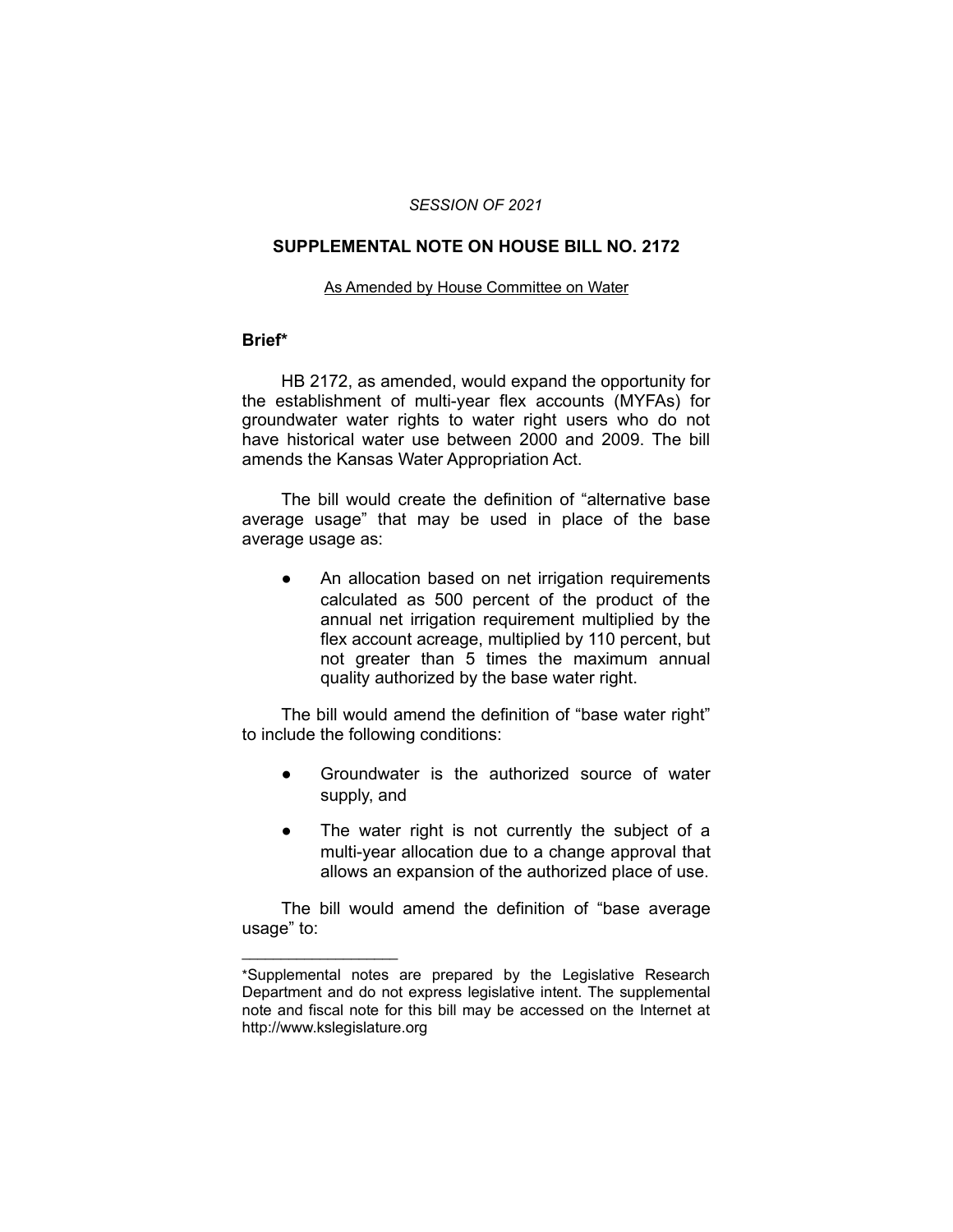- Exclude any amount applied to the unauthorized place of use from:
	- Any amount diverted in any year that exceeded the amount authorized by the water right;
	- Any amount applied to an unauthorized place of use; and
	- Diversions in calendar years when water was diverted under a multi-year allocation with an expansion of the authorized place of use due to a change approval;
- Provide that the Chief Engineer may calculate the base average usage with less than all 10 calendar years during 2000 to 2009 if water usage records are inadequate to accurately determine actual water use or upon application of good cause by the applicant; and
- Specify if the Chief Engineer is satisfied with the base water right holder's showing that water conservation reduced water usage under the base water right during 2000 to 2009, then the base average usage must be calculated with the five calendar years immediately before when the water conservation began.

The bill would amend the definition of "flex account acreage" to exclude any acres irrigated under a multi-year allocation that allowed for an expansion of the authorized place of use due to a change approval toward the maximum number of acres lawfully irrigated during a calendar year if certain conditions are met. The bill would add a condition that if an application to appropriate water was approved after December 31, 2004, then the calendar year used for the calculation could be any year during the perfection period.

The bill would authorize, if the base water right is eligible, the base water right holder to establish a MYFA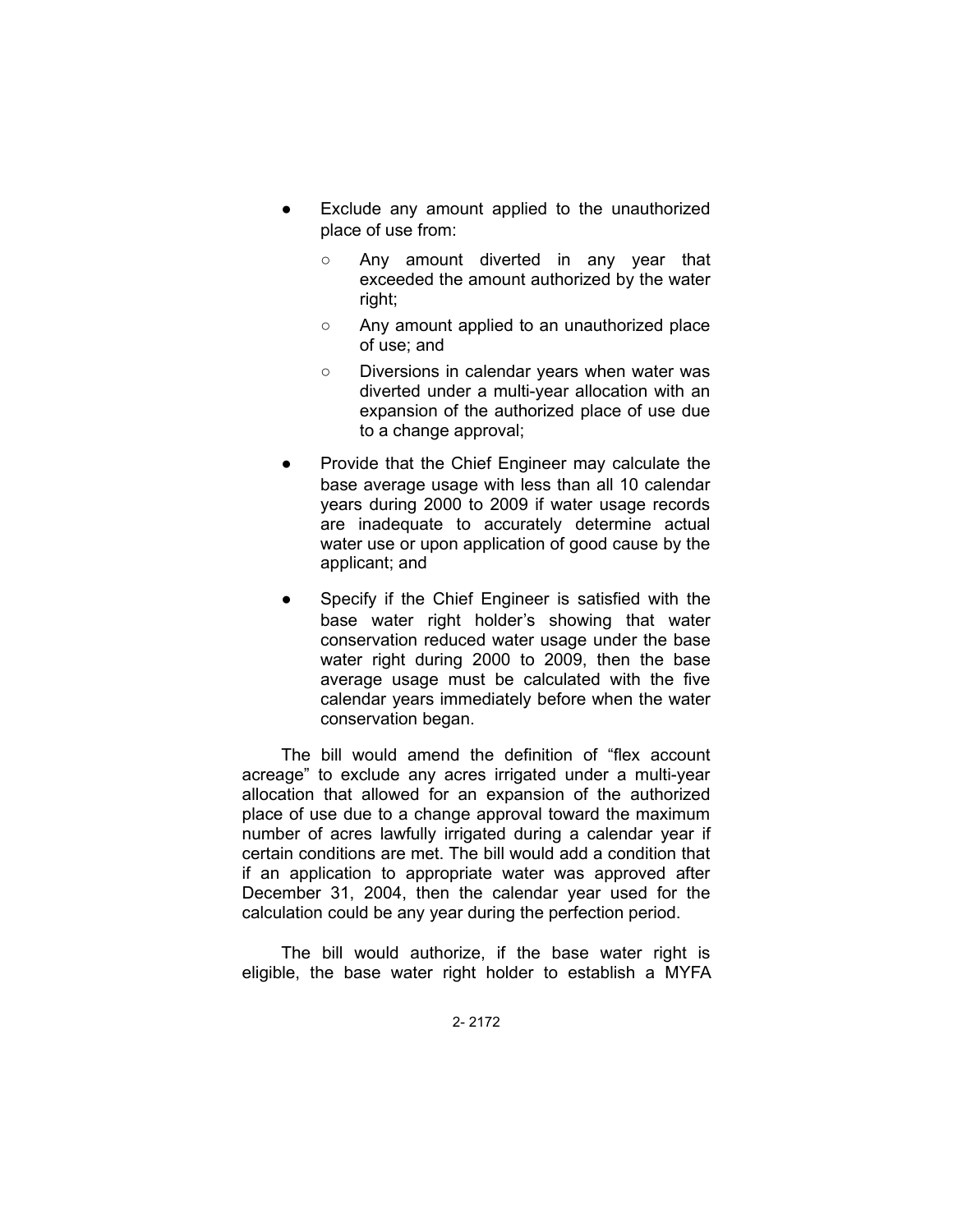where the base water right holder may deposit the authorized quantity of water for five consecutive calendar years in advance, except when the Chief Engineer determines a shorter period is in the public interest. If the MYFA is approved for less than five calendar years, the amount of water deposited in the MYFA would be prorated based on the number of calendar years approved or calculated as required by the bill on the amount of water deposited in the MYFA.

The bill would remove provisions relating to designated drought emergency areas for 2011 and 2012.

The bill would also make technical amendments.

# **Background**

The bill was introduced by the House Committee on Water at the request of a representative of the Kansas Department of Agriculture (KDA).

[*Note*: The bill contains provisions similar to those of 2020 SB 270, as recommended by the House Committee on Agriculture.]

# *House Committee on Water*

In the House Committee hearing on February 9, 2021, a representative of the KDA testified as a **proponent** and indicated there are water users in Kansas that are qualified to participate in a MYFA, but are unable to participate because they do not have the required historical water usage from 2000 to 2009. The representative stated there are approximately 1,600 water right permits that are not currently eligible for MYFA because the water right was not perfected before 2009. He testified the bill would allow an additional calculation method for such water users under the new definition of alternative base average usage.